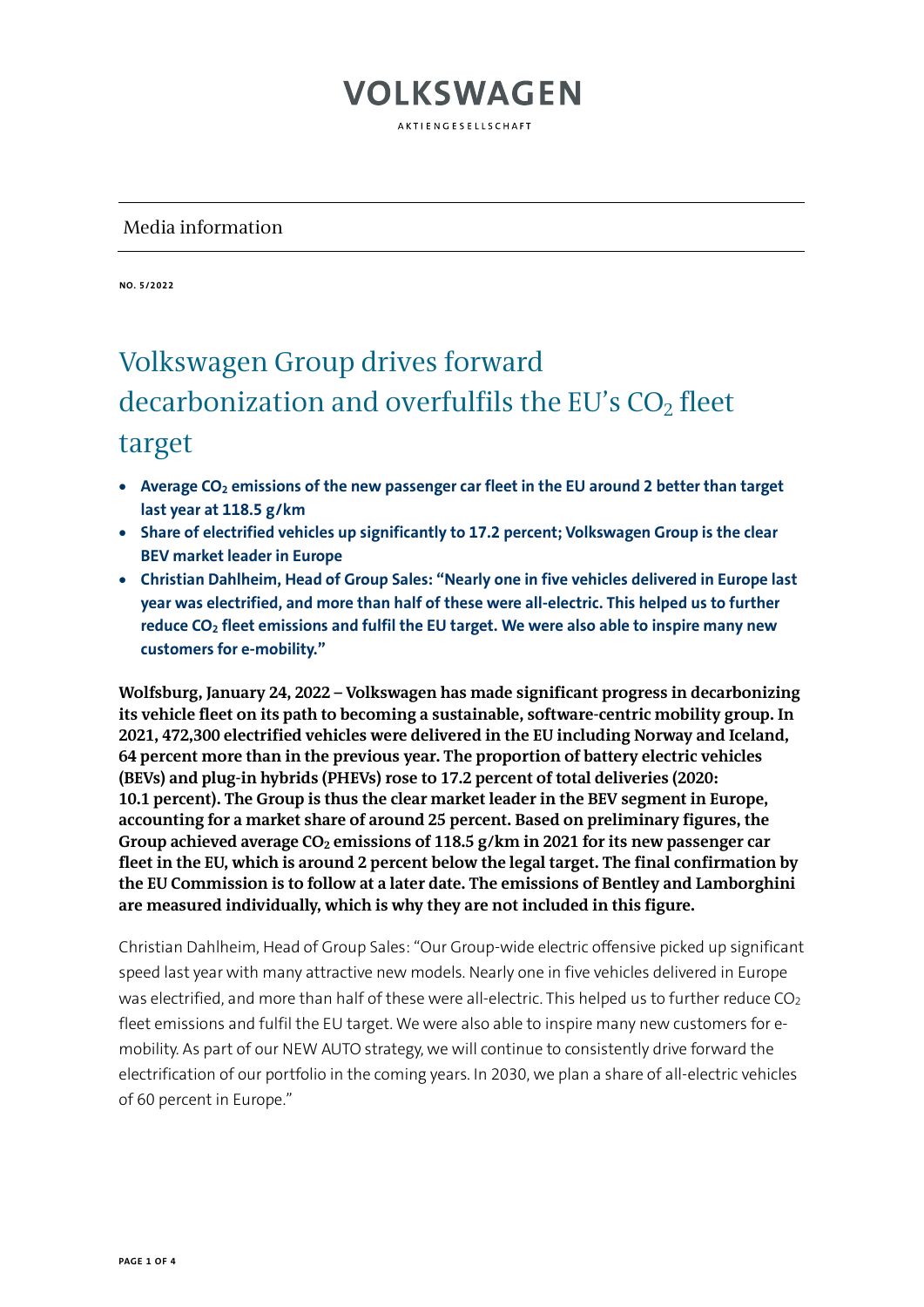AKTIENGESELLSCHAFT



In 2020, the Volkswagen Group had achieved average  $CO<sub>2</sub>$  emissions of 99.9 g/km for its fleet in the EU including the United Kingdom, Norway and Iceland – a figure that was calculated based on the New European Driving Cycle (NEDC). The legal basis since 2021 has been the Worldwide harmonized Light vehicles Test Procedure (WLTP). The underlying test cycle in this procedure is more realistic than in the NEDC, with a higher top speed being driven, for example. This generally gives higher  $CO_2$  emissions, which is why the  $CO_2$  fleet targets have also been switched over to the WLTP. The fleet values achieved for 2020 and 2021 are not comparable for this reason; moreover, the United Kingdom is no longer included in 2021 due to its exit from the EU.

This year, the Volkswagen Group will offer additional new all-electric vehicles to its customers as part of its electric offensive. Based on the Modular Electric Drive Toolkit (MEB), the Volkswagen brand is planning to launch the dynamic SUV coupés ID.5<sup>1</sup> and ID.5 GTX<sup>2</sup>, which it has already unveiled, as well as the iconic ID. BUZZ $^3$ . Also based on the MEB, ŠKODA will roll out the sporty Enyaq iV Coupé<sup>3</sup> and CUPRA expands the range of the Born<sup>4</sup> with additional battery capacities and a more powerful e-Boost version. Audi will introduce the upgraded e-tron and new versions of the Porsche Taycan and Taycan Sport Turismo will be available for the first time.

The Group aims to become the leading provider of electric vehicles worldwide by 2025. In the period from 2022 to 2026, around €52 billion of investments are therefore planned in e-mobility and another amount of around €8 billion in the hybridization of the model portfolio.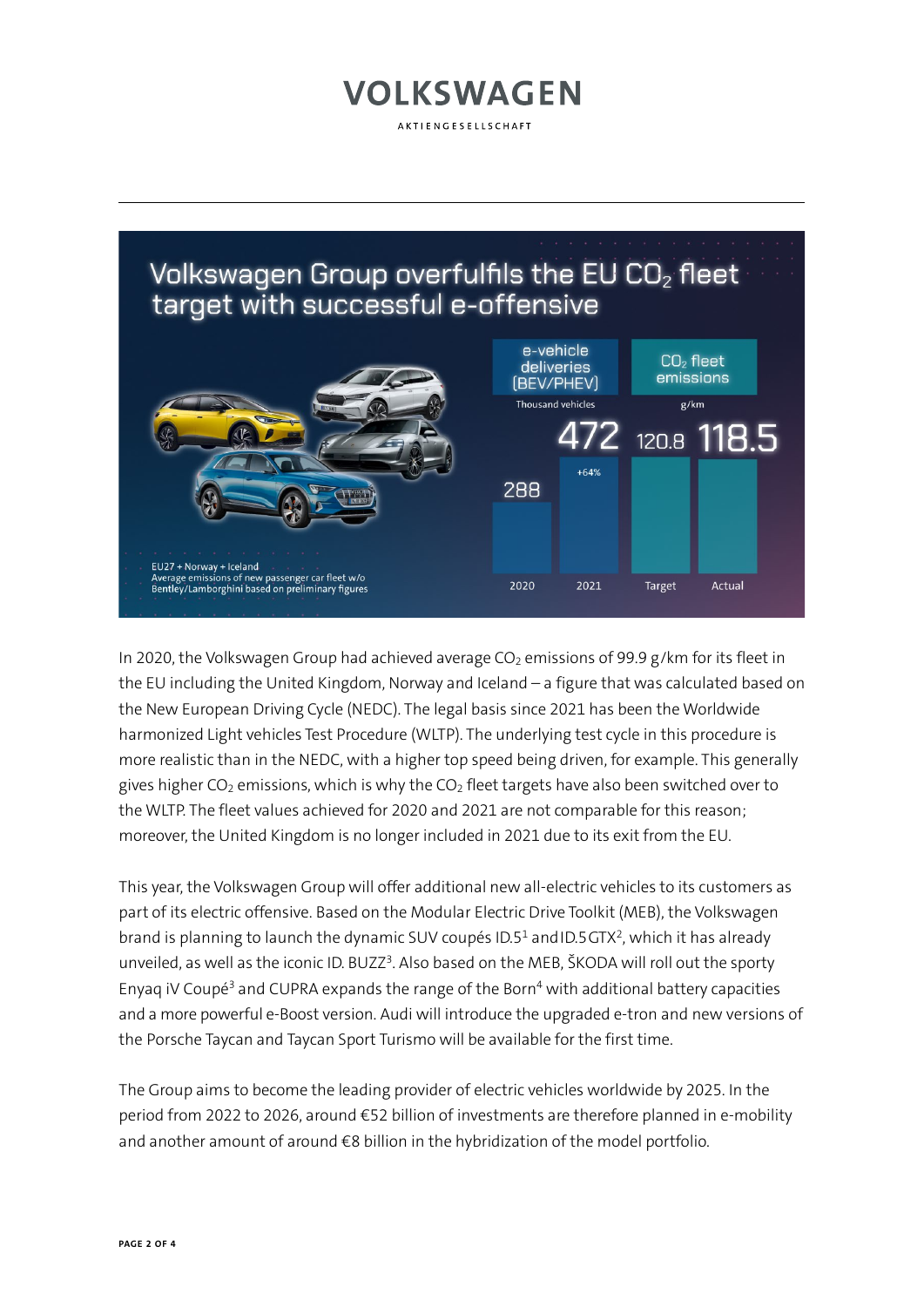AKTIENGESELLSCHAFT

Volkswagen is the first automotive group to commit to the Paris Climate Agreement and intends to become net climate neutral by 2050, which is why the Group is systematically driving forward decarbonization even beyond its vehicles. The power plant in Wolfsburg, which produces electricity for the plant and district heating for the city, was recently converted from coal to gas. That will save 1.5 million tons of  $CO<sub>2</sub>$  per year, equivalent to the annual emissions of 870,000 cars.

MAN Energy Solutions is even going one step further. This company is already working on innovative technology to replace district heating from fossil-fuel power plants. A heat pump plant with sector coupling is being piloted in Esbjerg. With a total heating capacity of 50 MW, the plant will supply around 100,000 residents with approximately 235,000 MWh of heat annually. This will save 100,000 tons of  $CO<sub>2</sub>$  per year – equivalent to the  $CO<sub>2</sub>$  emissions of 55,000 cars.

- <sup>1)</sup> ID.5 power consumption in kWh/100 km (NEDC): 16.2 (combined), combined CO<sub>2</sub> emissions in g/km: 0; efficiency class: A+++
- <sup>2)</sup> ID.5 GTX power consumption in kWh/100 km (NEDC): 17.1 (combined), combined CO<sub>2</sub> emissions in g/km: 0; efficiency class: A+++
- $3)$  The vehicle is not yet offered for sale in the EU.
- <sup>4)</sup> Born power consumption in kWh/100 km (NEDC): 13.7 (combined), combined CO<sub>2</sub> emissions in g/km: 0; efficiency class: A+++